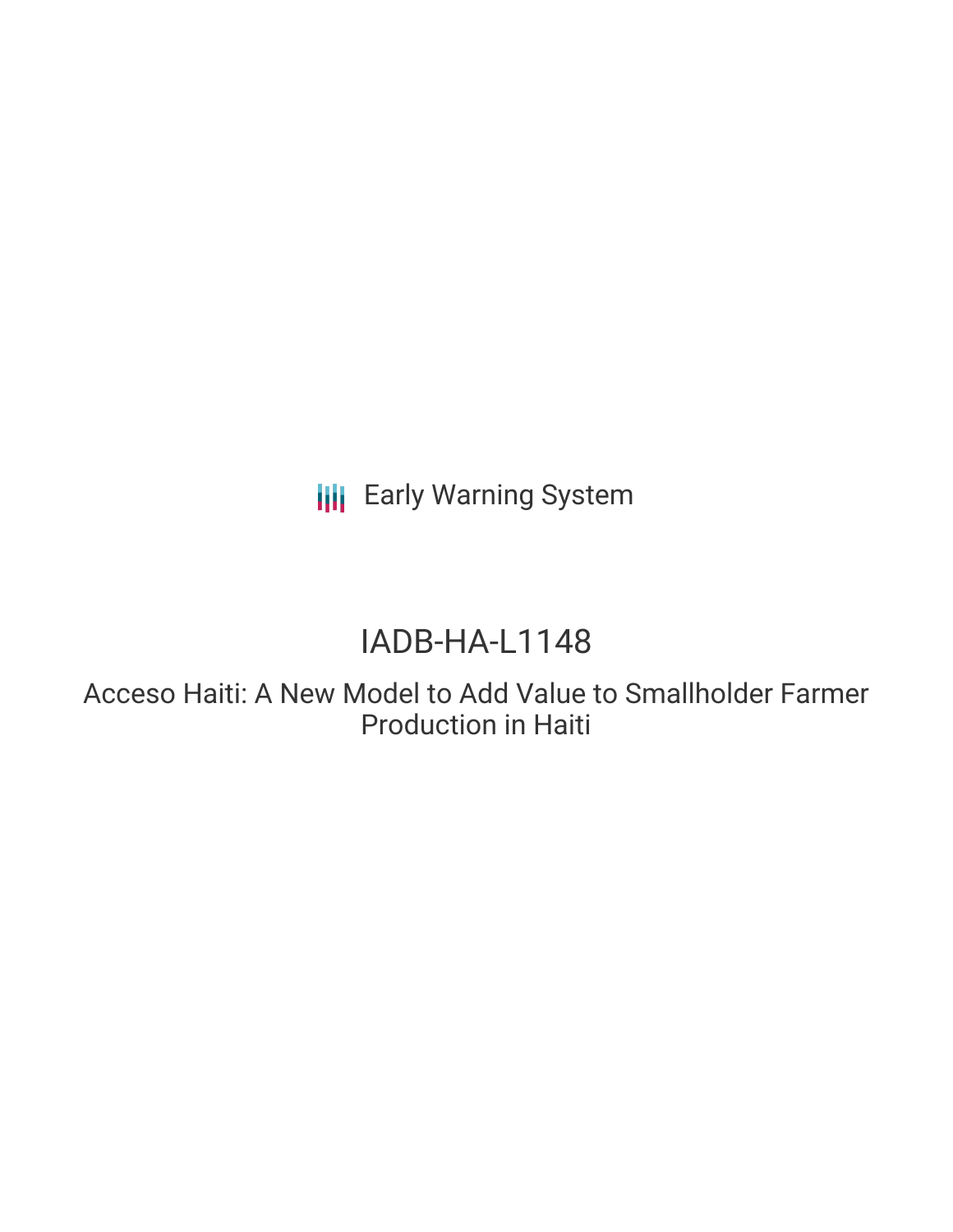

#### **Quick Facts**

| <b>Countries</b>               | Haiti                                  |
|--------------------------------|----------------------------------------|
| <b>Financial Institutions</b>  | Inter-American Development Bank (IADB) |
| <b>Status</b>                  | Active                                 |
| <b>Bank Risk Rating</b>        | C                                      |
| <b>Voting Date</b>             | 2021-04-19                             |
| <b>Borrower</b>                | Government of Haiti                    |
| <b>Sectors</b>                 | Agriculture and Forestry               |
| <b>Investment Type(s)</b>      | Loan                                   |
| <b>Investment Amount (USD)</b> | $$0.50$ million                        |
| <b>Project Cost (USD)</b>      | \$1.21 million                         |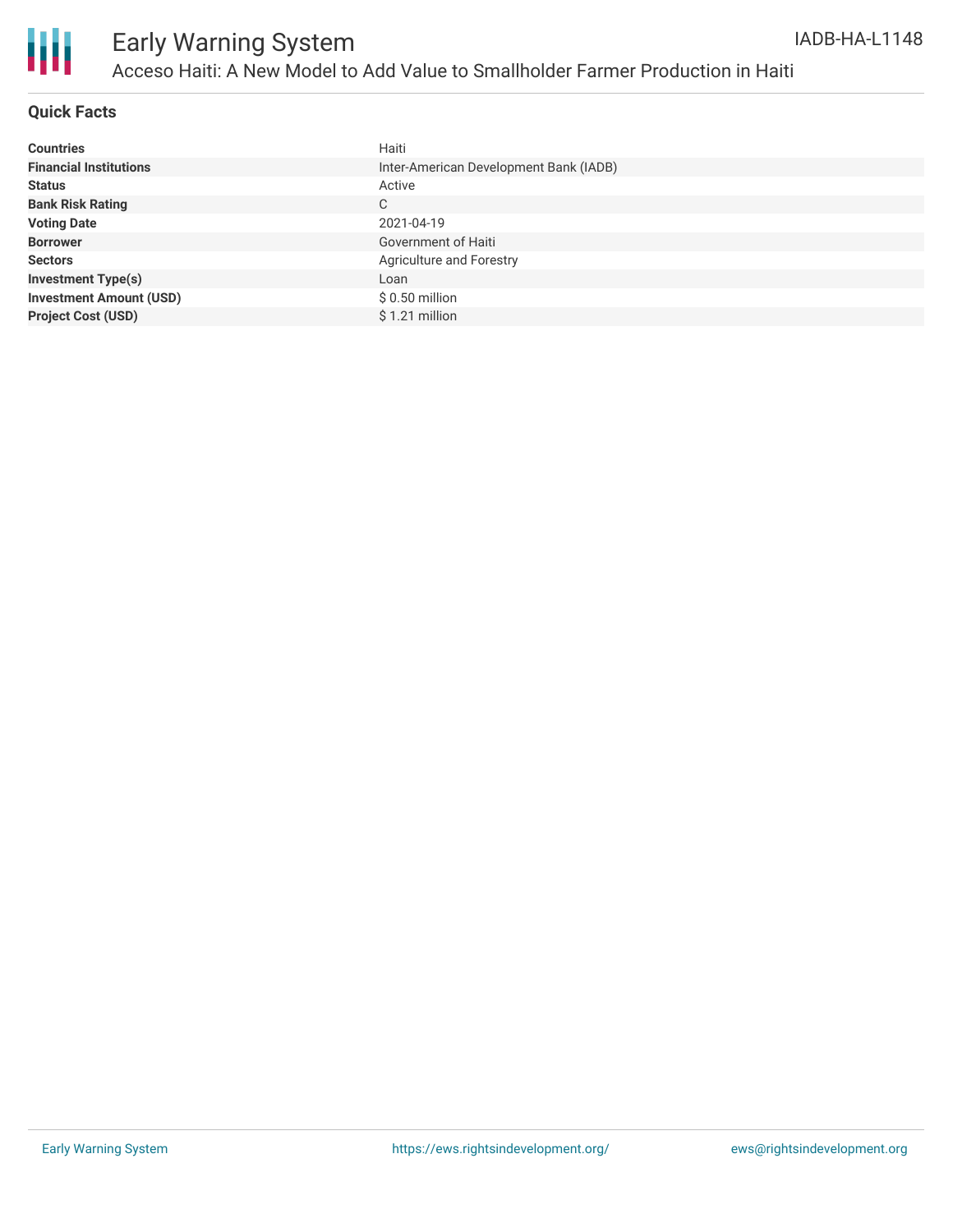



#### **Project Description**

The project purpose is to develop the moringa value-chaine in Haiti through a model based on Community Processing Centers. The project will support  $+600$  farmers in the moringa value chaine and  $+3,000$  farmers in the peanuts value chain.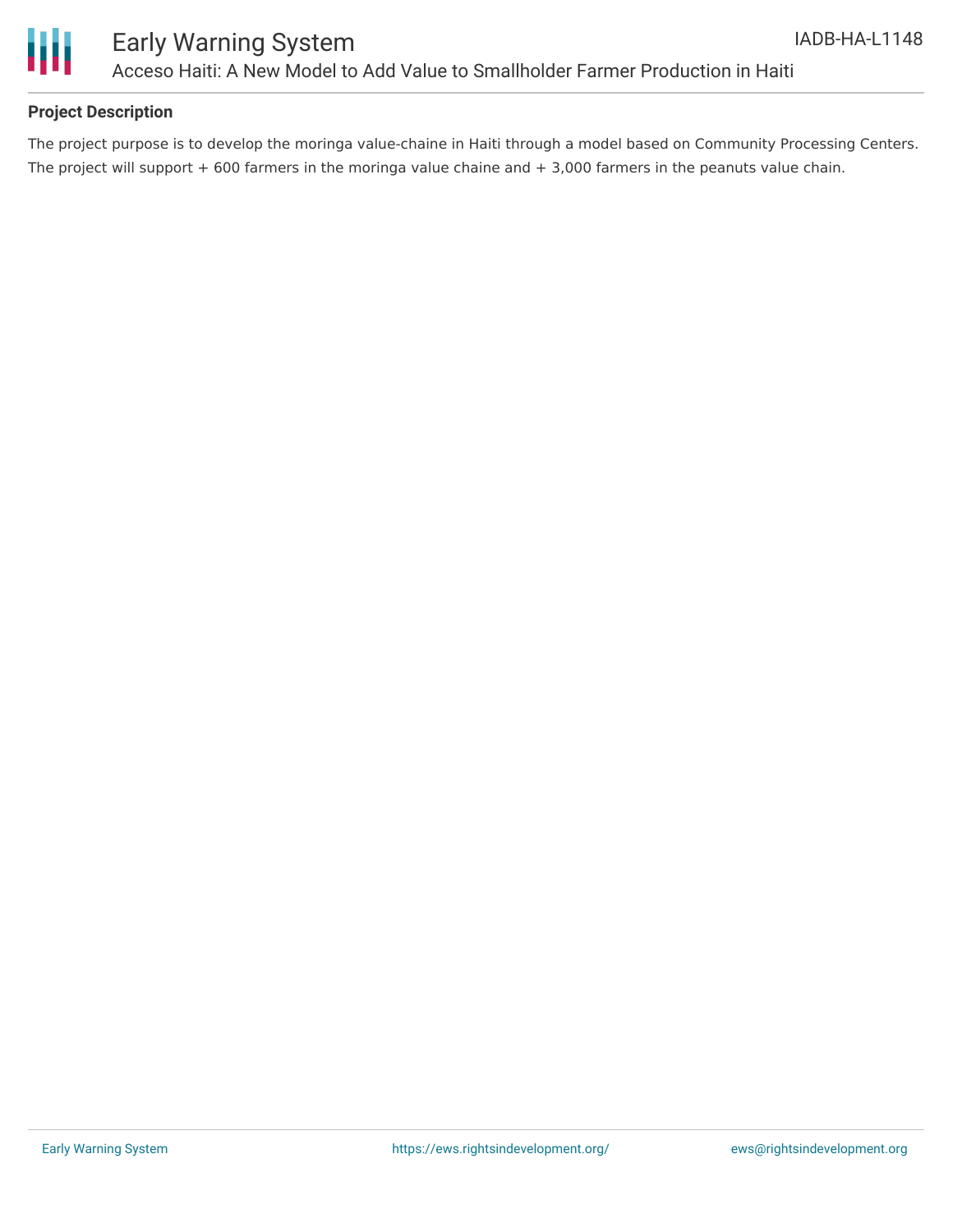

#### **Investment Description**

• Inter-American Development Bank (IADB)

The country counterpart amount to USD 712,420.